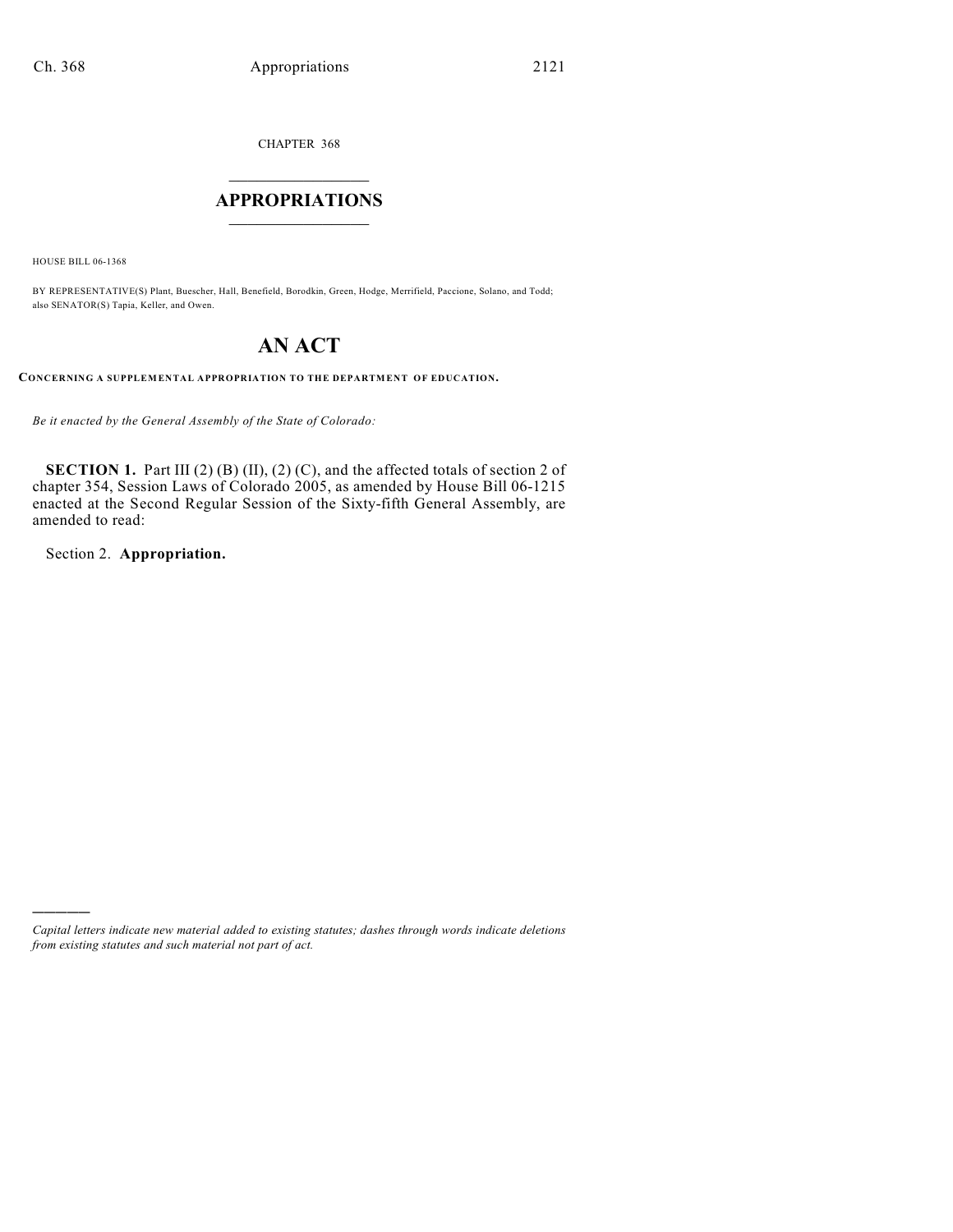| Ch. 368                                                                 |                           | 2122         |                                |                                                |                             |                                              |                                |
|-------------------------------------------------------------------------|---------------------------|--------------|--------------------------------|------------------------------------------------|-----------------------------|----------------------------------------------|--------------------------------|
|                                                                         | APPROPRIATION FROM        |              |                                |                                                |                             |                                              |                                |
|                                                                         | ITEM &<br><b>SUBTOTAL</b> | <b>TOTAL</b> | <b>GENERAL</b><br><b>FUND</b>  | <b>GENERAL</b><br><b>FUND</b><br><b>EXEMPT</b> | <b>CASH</b><br><b>FUNDS</b> | <b>CASH</b><br><b>FUNDS</b><br><b>EXEMPT</b> | <b>FEDERAL</b><br><b>FUNDS</b> |
|                                                                         | \$                        | \$           | \$                             | \$                                             | \$                          | \$                                           | \$                             |
|                                                                         |                           |              | <b>DEPARTMENT OF EDUCATION</b> | <b>PART III</b>                                |                             |                                              |                                |
| (2) ASSISTANCE TO PUBLIC SCHOOLS                                        |                           |              |                                |                                                |                             |                                              |                                |
| (B) Categorical Programs <sup>15</sup>                                  |                           |              |                                |                                                |                             |                                              |                                |
| (II) Other Categorical Programs                                         |                           |              |                                |                                                |                             |                                              |                                |
| Federal Special<br><b>Education Grant for</b><br>Infants, Toddlers, and |                           |              |                                |                                                |                             |                                              |                                |
| Their Families <sup>16, 17</sup>                                        | 7,215,847                 |              |                                |                                                |                             |                                              | 7,215,847<br>$(5.1$ FTE)       |
| Public School                                                           |                           |              |                                |                                                |                             |                                              |                                |
| Transportation                                                          | 41,609,133                |              | 36,922,227                     |                                                |                             | 4,686,906 <sup>c</sup>                       |                                |
| Transfer to the                                                         |                           |              |                                |                                                |                             |                                              |                                |
| Department of Higher                                                    |                           |              |                                |                                                |                             |                                              |                                |
| <b>Education</b> for                                                    |                           |              |                                |                                                |                             |                                              |                                |
| Distribution of State                                                   |                           |              |                                |                                                |                             |                                              |                                |
| Assistance for                                                          |                           |              |                                |                                                |                             |                                              |                                |
| <b>Vocational Education</b>                                             | 19,996,048                |              | 17,792,850                     |                                                |                             | 2,203,198°                                   |                                |
| Special Education -                                                     |                           |              |                                |                                                |                             |                                              |                                |
| Gifted and Talented                                                     |                           |              |                                |                                                |                             |                                              |                                |
| Children                                                                | 6,258,744                 |              | 5.500.000                      |                                                |                             | 758,744°                                     |                                |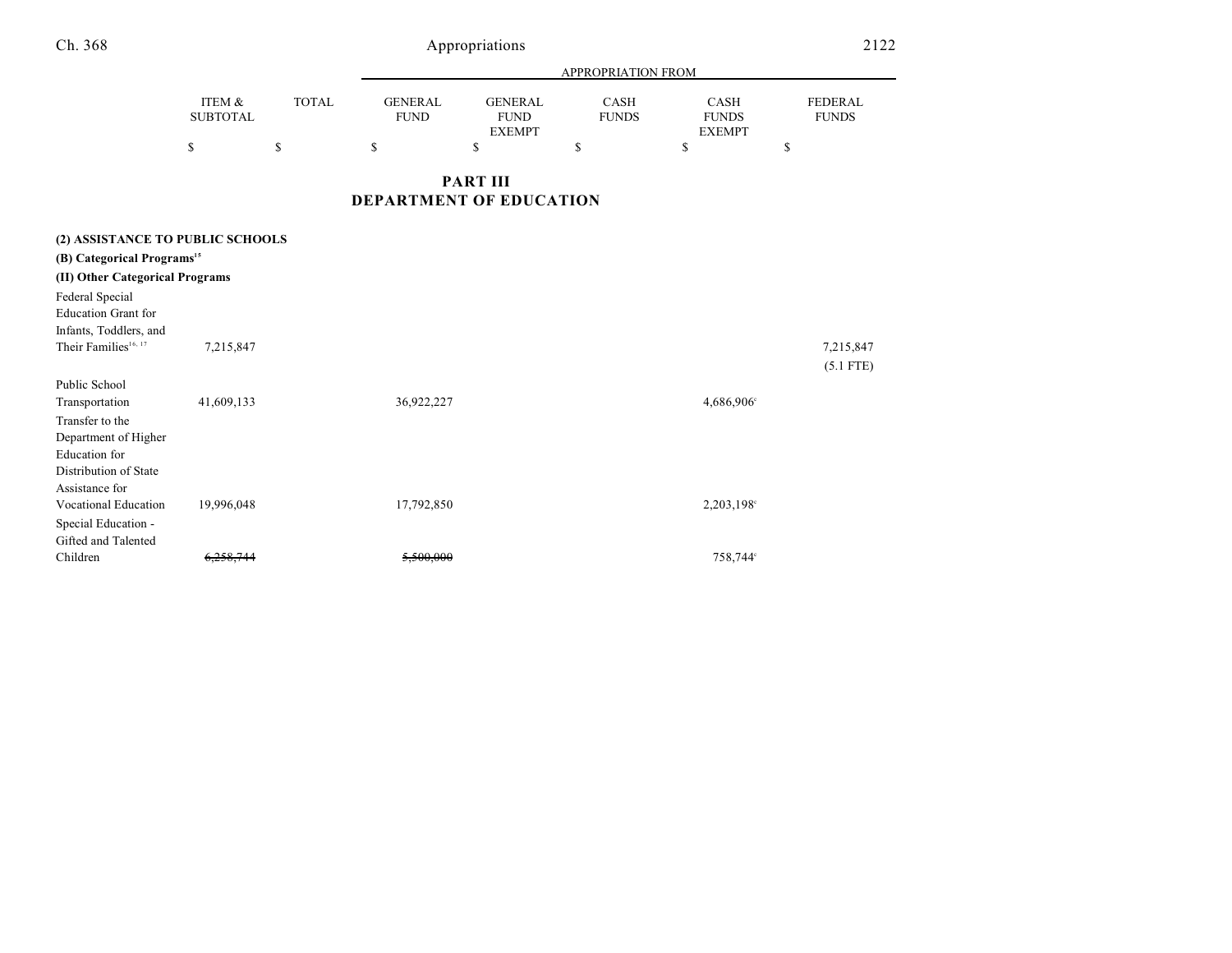|                               | 7,808,744  | 7,050,000 |                        |
|-------------------------------|------------|-----------|------------------------|
| Expelled and At-risk          |            |           |                        |
| <b>Student Services Grant</b> |            |           |                        |
| Program                       | 6,285,171  | 5,788,807 | 496,364°               |
| <b>Small Attendance</b>       |            |           |                        |
| Center Aid                    | 889,541    | 833,405   | $56,136^{\circ}$       |
| Comprehensive Health          |            |           |                        |
| Education                     | 600,000    |           | $600,000$ <sup>d</sup> |
|                               | 82,854,484 |           |                        |
|                               | 84,404,484 |           |                        |

<sup>a</sup> Of this amount, \$16,380,950 shall be from the State Education Fund created in Section 17 (4) of Article IX of the State Constitution, and \$98,000(T) shall be from federal funds appropriated in the Department of Human Services.

<sup>b</sup> Of this amount, \$941,957 shall be from the State Education Fund created in Section 17 (4) of Article IX of the State Constitution, and \$264,000(T) shall be from federal funds transferred from the Department of Human Services.

<sup>e</sup> These amounts shall be from the State Education Fund created in Section 17 (4) of Article IX of the State Constitution.

<sup>d</sup> This amount shall be from reserves in the Colorado Comprehensive Health Education Fund created in Section 22-25-109, C.R.S.

#### **(C) Grant Programs and Other Distributions 18**

| Read-to-Achieve Cash    |            |                        |
|-------------------------|------------|------------------------|
| Fund                    | 4,359,902  | 4,359,902 <sup>a</sup> |
| Read-to-Achieve Grant   |            |                        |
| Program                 | 4,359,902  | 4,359,902              |
| Federal Title I Reading |            |                        |
| First Grant             | 11,597,722 | 11,597,722             |
|                         |            | $(8.5$ FTE)            |

Ch. 368 Appropriations 2123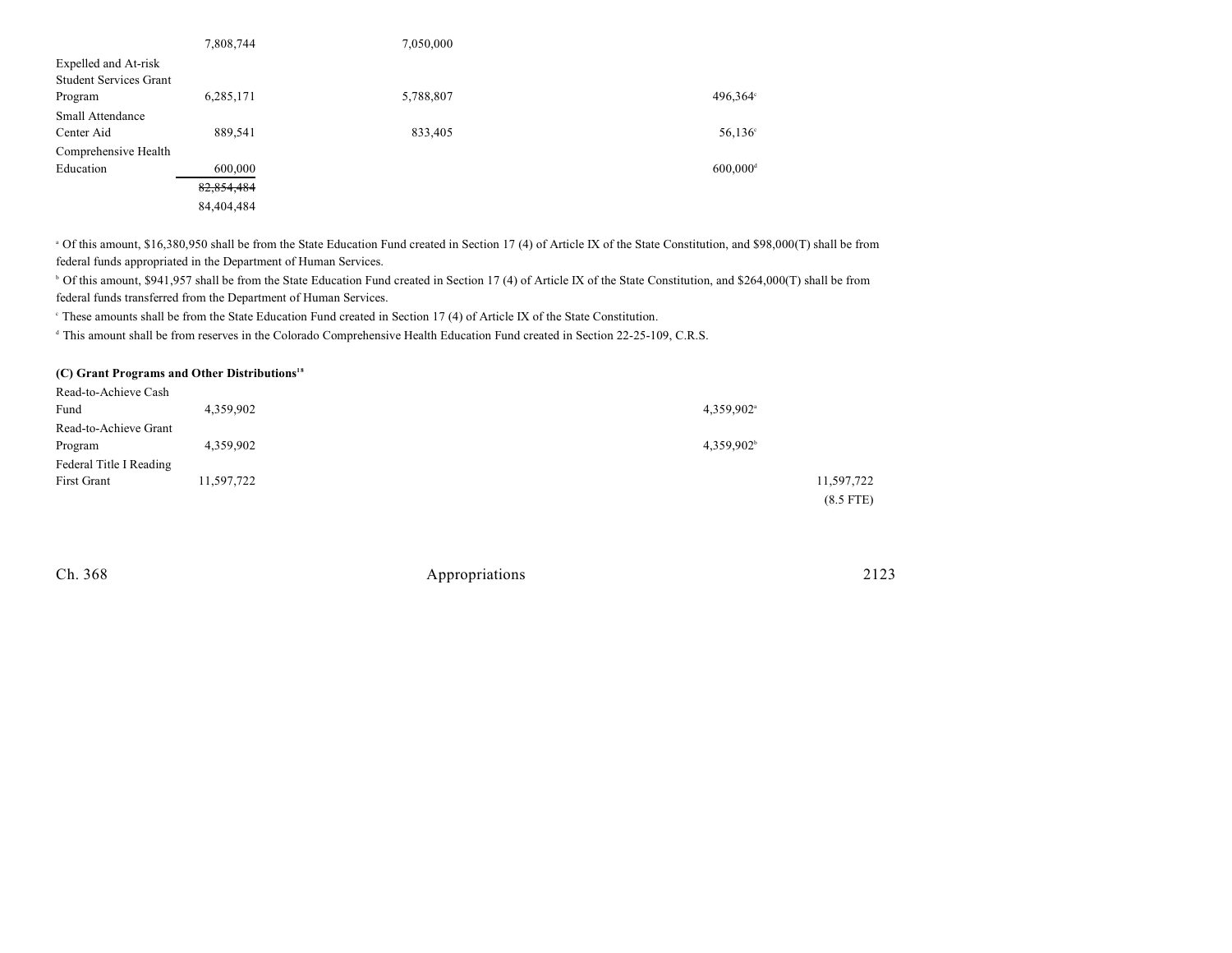## Appropriations 2124

|                                          |                           |              | APPROPRIATION FROM            |                                                |                        |                                              |                                |
|------------------------------------------|---------------------------|--------------|-------------------------------|------------------------------------------------|------------------------|----------------------------------------------|--------------------------------|
|                                          | ITEM &<br><b>SUBTOTAL</b> | <b>TOTAL</b> | <b>GENERAL</b><br><b>FUND</b> | <b>GENERAL</b><br><b>FUND</b><br><b>EXEMPT</b> | CASH<br><b>FUNDS</b>   | <b>CASH</b><br><b>FUNDS</b><br><b>EXEMPT</b> | <b>FEDERAL</b><br><b>FUNDS</b> |
|                                          | \$                        | \$           | \$                            | \$                                             | \$                     | \$                                           | \$                             |
| S.B. 97-101 Public                       |                           |              |                               |                                                |                        |                                              |                                |
| School Health Services                   | 14,585,895                |              |                               |                                                |                        | $14,585,895(T)$ <sup>c</sup>                 |                                |
|                                          |                           |              |                               |                                                |                        | $(1.4$ FTE)                                  |                                |
| State Public School<br>Fund, Contingency |                           |              |                               |                                                |                        |                                              |                                |
| $Reserve^{19, 20}$                       | 3,767,309                 |              |                               |                                                |                        | 3,767,309 <sup>d</sup>                       |                                |
| State Public School                      |                           |              |                               |                                                |                        |                                              |                                |
| Fund, School Capital<br>Construction     |                           |              |                               |                                                |                        |                                              |                                |
| <b>Expenditures Reserve</b>              | 10,000,000                |              |                               |                                                |                        | 10,000,000°                                  |                                |
|                                          |                           |              |                               |                                                |                        | $(2.0$ FTE)                                  |                                |
| Charter School Capital<br>Construction   |                           |              |                               |                                                |                        |                                              |                                |
| <b>State Match for School</b>            | 5,000,000                 |              |                               |                                                |                        | $5,000,000$ <sup>f</sup>                     |                                |
| Lunch Program                            | 2,472,644                 |              |                               |                                                | 2,472,644 <sup>s</sup> |                                              |                                |
| School Breakfast                         |                           |              |                               |                                                |                        |                                              |                                |
| Program                                  | 250,000                   |              | 250,000                       |                                                |                        |                                              |                                |
|                                          | 310,000                   |              | 310,000                       |                                                |                        |                                              |                                |
| Colorado History Day                     | 10,000                    |              |                               |                                                |                        | $10,000$ <sup>f</sup>                        |                                |
|                                          | 56,403,374                |              |                               |                                                |                        |                                              |                                |
|                                          | 56,463,374                |              |                               |                                                |                        |                                              |                                |